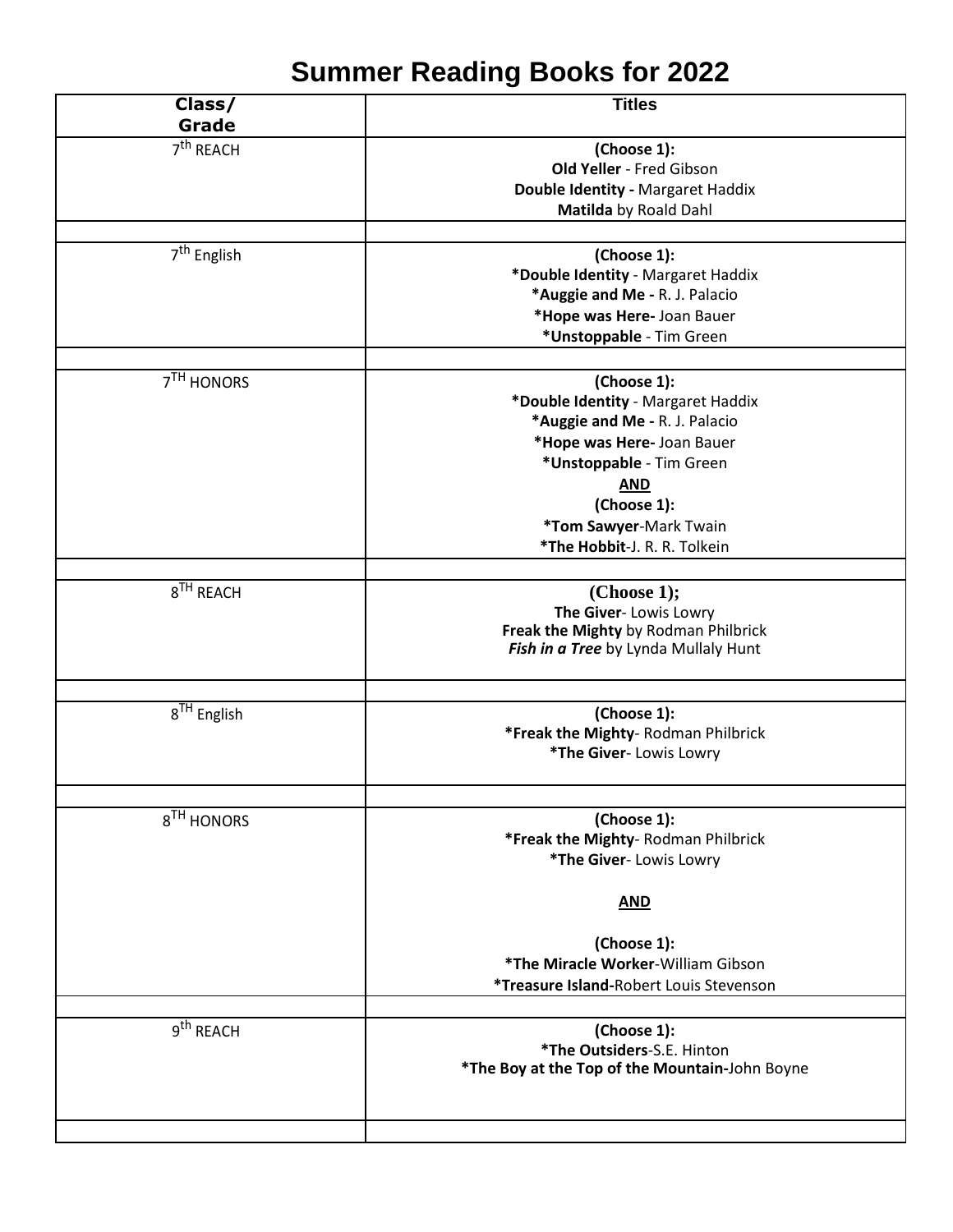| 9 <sup>TH</sup> English | (Choose 1):<br>*The Outsiders-S.E. Hinton                                  |
|-------------------------|----------------------------------------------------------------------------|
|                         |                                                                            |
|                         | <b>ALL read:</b>                                                           |
|                         | *The Outsiders-S.E. Hinton                                                 |
|                         | (MD)                                                                       |
|                         | (Choose 1):                                                                |
|                         | And Then There Were None-Agatha Christie                                   |
| 9TH HONORS              | Robinson Crusoe-Daniel Defoe                                               |
|                         |                                                                            |
|                         |                                                                            |
|                         |                                                                            |
| $10TH$ REACH            | *The Boy in the Striped Pajamas-John Boyne                                 |
|                         |                                                                            |
| $10^{TH}$ English       | *If You're Reading This- Trent Reedy                                       |
|                         |                                                                            |
| 10 <sup>TH</sup> HONORS | Animal Farm - George Orwell<br><b>If You're Reading This - Trent Reedy</b> |
|                         |                                                                            |
|                         |                                                                            |
| 11 <sup>TH</sup> REACH  | *Old Man and the Sea-Ernest Hemingway                                      |
|                         |                                                                            |
| $11^{TH}$ English       | (Choose 2):<br>*Night-Elie Wiesel                                          |
|                         | *This Present Darkness- Frank Peretti                                      |
|                         | *Screwtape Letters- C. S. Lewis                                            |